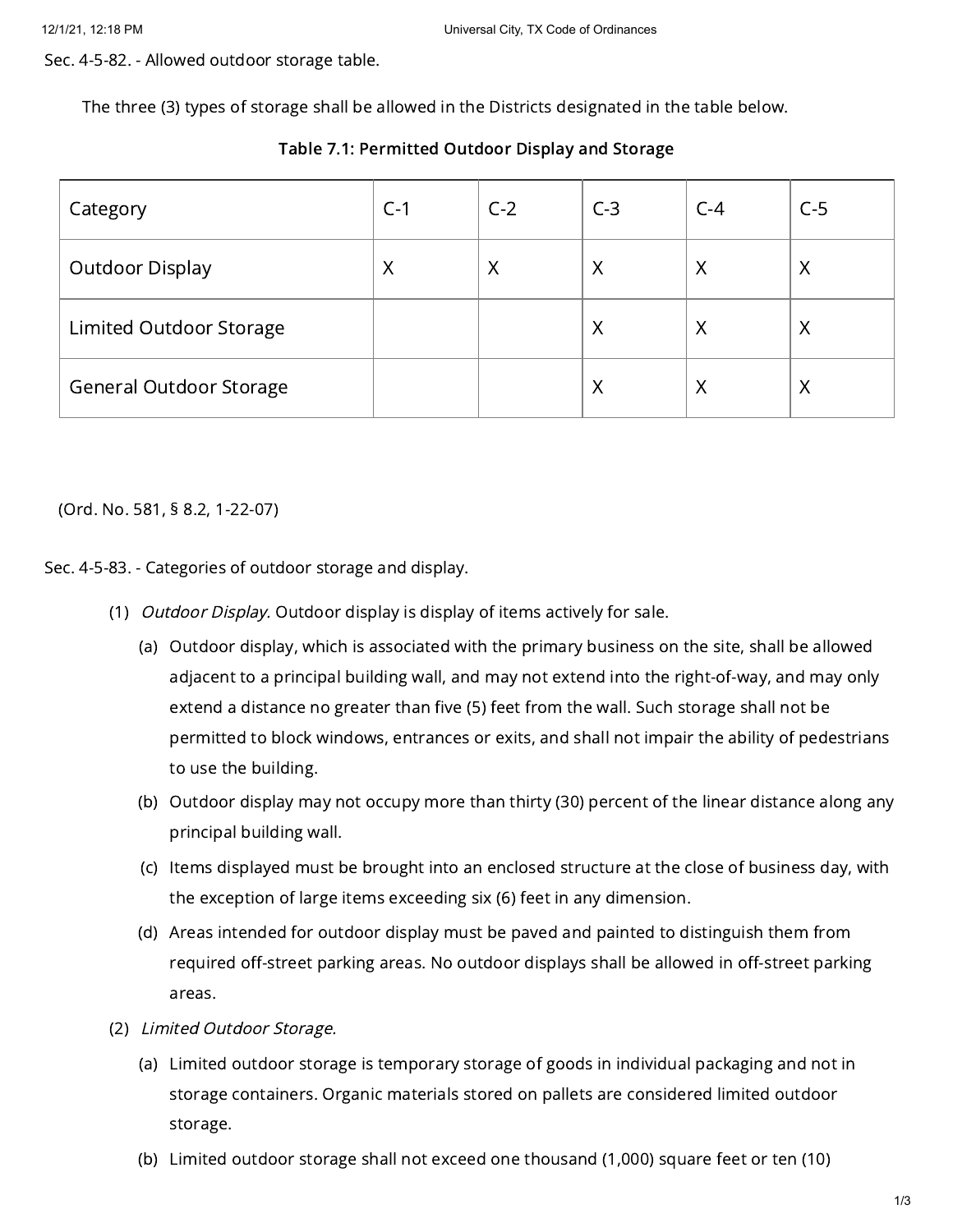## 12/1/21, 12:18 PM Universal City, TX Code of Ordinances

percent of the total site area (whichever is greater), except in the C3 and C4 Districts where additional outdoor storage and display is allowed, so long as it is completely screened from view outside the site by a solid opaque wall or fence six (6) feet in height or in accordance with [Section](https://library.municode.com/) 4-5-71(2)(c). Items stored may not protrude above the height of the fence. Such area may extend from the primary building, but not for a distance greater than fifty (50) feet.

- (c) No limited outdoor storage shall be permitted within the following areas:
	- 1. A required front or side setback;
	- 2. Between a front setback and the building front; and
	- 3. Between a side setback along a public right-of-way and any building or structure.
	- 4. General outdoor storage may not occupy more than thirty (30) percent of the linear distance along any principal building wall facing a public right-of-way.
	- 5. Within the public right-of-way or fire access lane.
- (d) Areas intended for outdoor storage must be paved and painted to distinguish them from required off-street parking areas. Limited outdoor storage shall not be allowed in off-street parking spaces.
- (3) General Outdoor Storage.
	- (a) General outdoor storage consists of all remaining forms of outdoor storage not classified as outdoor display or limited outdoor storage, including items stored in shipping containers, connexes, and semitrailers not attached to a truck.
	- (b) General outdoor storage is permitted only subject to a Temporary Use Permit<u>, [Section](https://library.municode.com/) 4-5-68</u>.
	- (c) Notwithstanding additional conditions of the Temporary Use Permit, general outdoor storage shall be allowed in unlimited quantity, provided that the storage area is screened from any public right-of-way by a fence that shall not exceed six (6) feet in total height, as measured from natural grade, or in accordance with [Section](https://library.municode.com/)  $4-5-71(2)(c)$ , made of materials that include, but are not limited to, planting screens, masonry, redwood, cedar, preservative treated wood or other acceptable materials. Note that natural planting screens may exceed the height maximums identified above due to natural growth.
	- (d) No general outdoor storage shall be permitted within the following areas:
		- 1. A required front or side setback;
		- 2. Between a front setback and the building front; and
		- 3. Between a side setback along a public right-of-way and any building or structure.
		- 4. General outdoor storage may not occupy more than thirty (30) percent of the linear distance along any principal building wall facing a public right-of-way.
	- (e) Areas intended for general outdoor storage must be paved and painted to distinguish them from required off-street parking areas. No general outdoor storage shall be allowed in off-